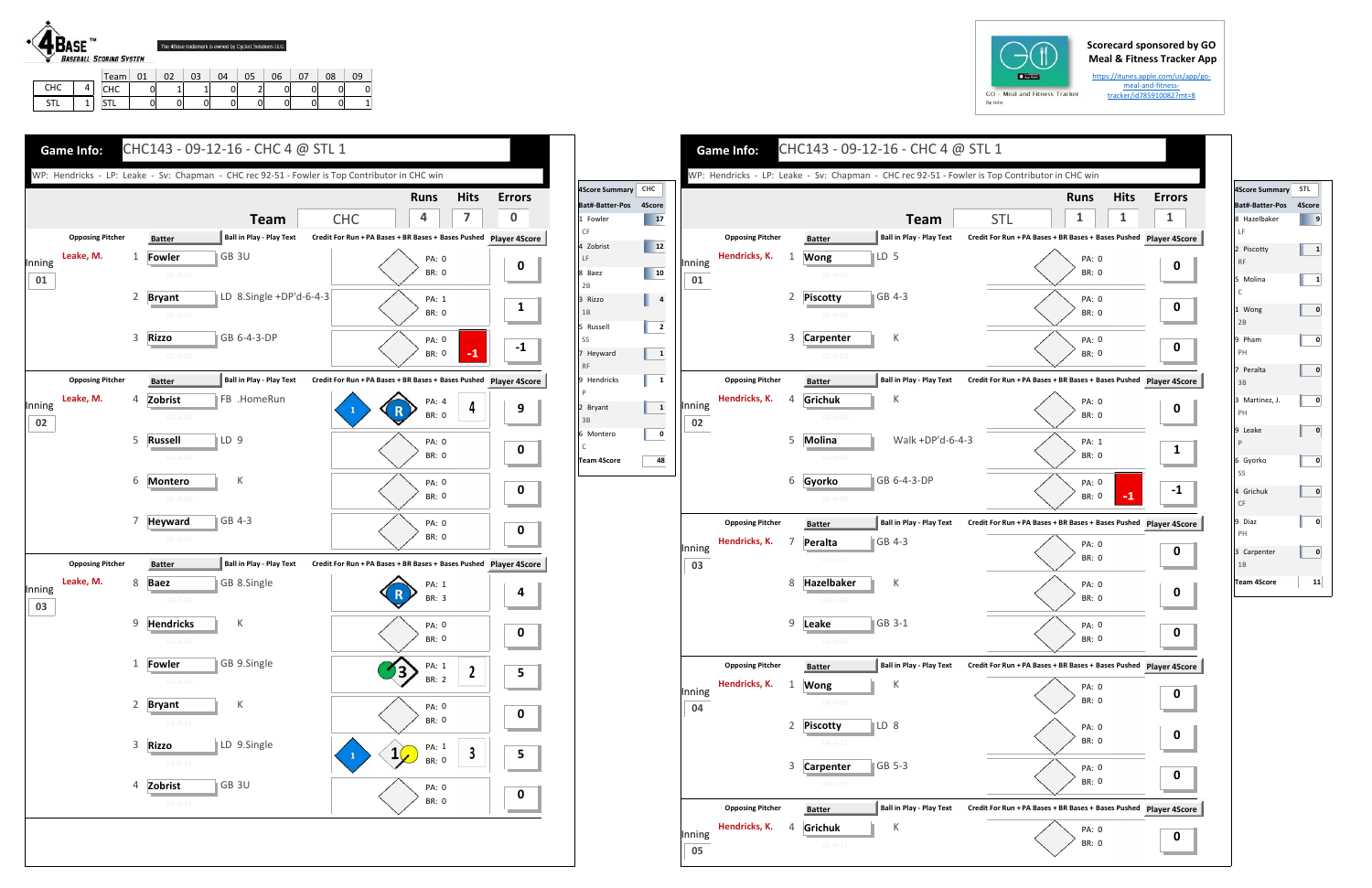STLL | 1

STL | 0 | 0 | 0 | 0 | 0 | 0 | 0 | 1